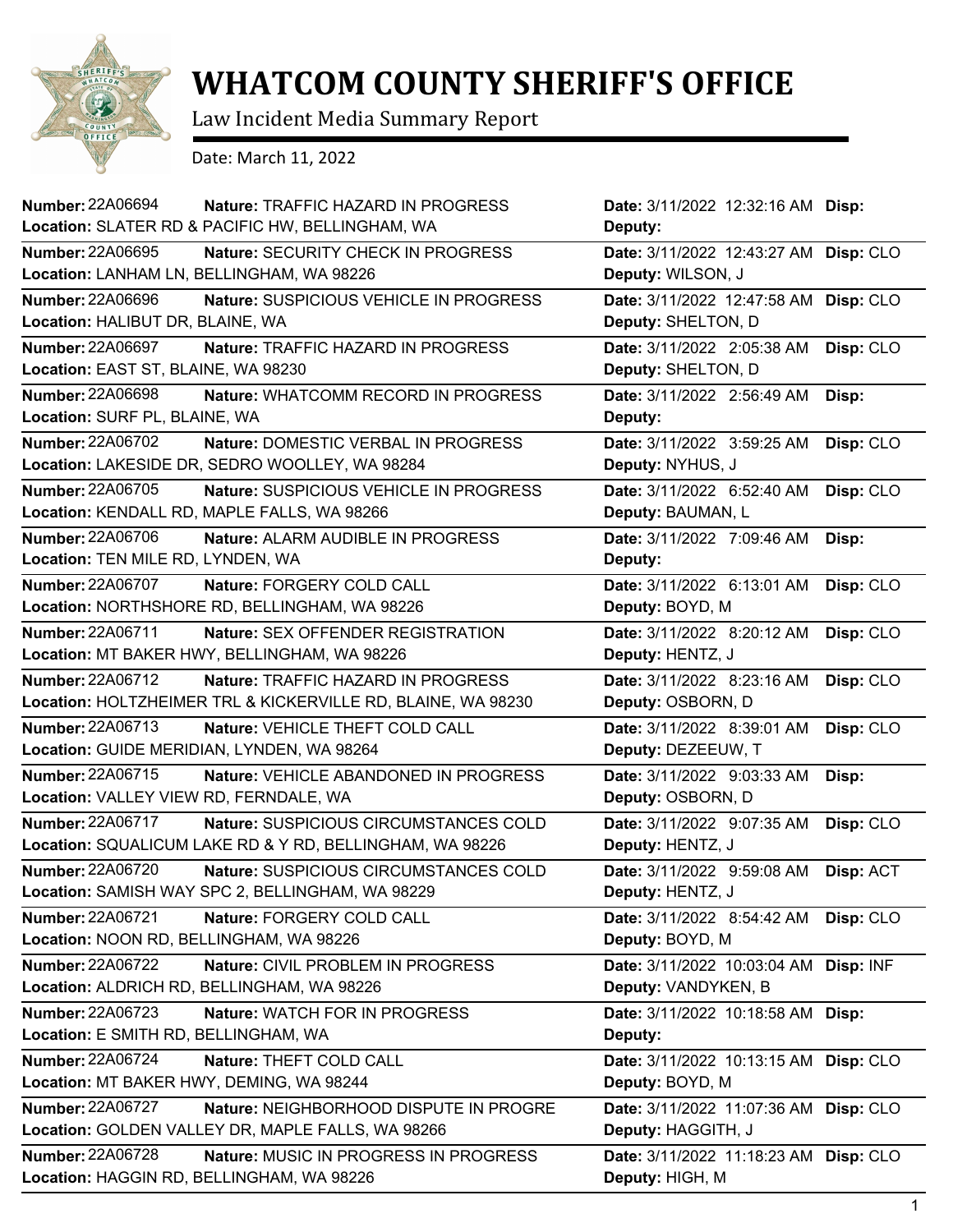## **Number: Nature:** FOLLOW UP **Date:** 3/11/2022 11:19:12 AM **Disp:** CAA **Number: 22A06729**

**Location:** GRAND AVE, BELLINGHAM, WA 98225

**Arrested:** VERD, SEAN P. **Age:** 28

**Deputy:** HEINRICH, C

| <b>Offenses: In From Court</b>                                     |                                       |           |
|--------------------------------------------------------------------|---------------------------------------|-----------|
| Number: 22A06731<br>Nature: MENTAL IN PROGRESS                     | Date: 3/11/2022 11:55:21 AM Disp: CLO |           |
| Location: GOLDEN VALLEY DR, MAPLE FALLS, WA 98266                  | Deputy: HAGGITH, J                    |           |
| <b>Number: 22A06732</b><br>Nature: VEHICLE PROWL COLD CALL         | Date: 3/11/2022 10:36:44 AM Disp: CLO |           |
| Location: SIPER RD, EVERSON, WA 98247                              | Deputy: BOYD, M                       |           |
| <b>Number: 22A06733</b><br><b>Nature: SERVE PAPERS IN PROGRESS</b> | Date: 3/11/2022 12:10:41 PM Disp:     |           |
| Location: WICKLOW PL, POINT ROBERTS, WA                            | Deputy: LEACH, T                      |           |
| <b>Number: 22A06734</b><br>Nature: VANDALISM IN PROGRESS           | Date: 3/11/2022 12:24:40 PM Disp:     |           |
| Location: BIRCH BAY LYNDEN RD, BLAINE, WA                          | Deputy: JONES, D                      |           |
| Number: 22A06736<br>Nature: CIVIL PROBLEM COLD CALL                | Date: 3/11/2022 1:15:49 PM            | Disp: CLO |
| Location: BAYSHORE DR, BLAINE, WA 98230                            | Deputy: JONES, D                      |           |
| <b>Number: 22A06739</b><br>Nature: MUSIC IN PROGRESS IN PROGRESS   | Date: 3/11/2022 2:16:14 PM            | Disp:     |
| Location: HAGGIN RD, BELLINGHAM, WA                                | Deputy:                               |           |
| <b>Number: 22A06740</b><br>Nature: HULK VEHICLE IN PROGRESS        | Date: 3/11/2022 2:32:37 PM            | Disp: CLO |
| Location: GOLDEN VALLEY DR, MAPLE FALLS, WA 98266                  | Deputy: WRIGHT, M                     |           |
| Number: 22A06741<br><b>Nature: IMPOUND PRIVATE IN PROGRESS</b>     | Date: 3/11/2022 2:36:01 PM            | Disp:     |
| Location: GUIDE MERIDIAN, BELLINGHAM, WA                           | Deputy:                               |           |
| <b>Number: 22A06743</b><br>Nature: TRAFFIC HAZARD IN PROGRESS      | Date: 3/11/2022 2:57:28 PM            | Disp:     |
| Location: HANNEGAN RD & WISER LAKE RD, LYNDEN, WA                  | Deputy: BAUMAN, L                     |           |
| <b>Number: 22A06744</b><br>Nature: SEX CRIME NO RAPE COLD CALL     | Date: 3/11/2022 3:09:15 PM            | Disp: ACT |
| Location: GUIDE MERIDIAN, BELLINGHAM, WA 98226                     | Deputy: BROWN, E                      |           |
| <b>Number: 22A06745</b><br>Nature: DRUGS COLD CALL                 | Date: 3/11/2022 3:20:34 PM            | Disp: CLO |
| Location: SAND RD, BELLINGHAM, WA 98226                            | Deputy: SLYTER, C                     |           |
| <b>Number: 22A06746</b><br>Nature: RUNAWAY COLD CALL               | Date: 3/11/2022 3:29:04 PM            | Disp: CLO |
| Location: PONY PL, MAPLE FALLS, WA 98266                           | Deputy: WRIGHT, M                     |           |
| Number: 22A06747<br>Nature: TROUBLE W/SUBJECT IN PROGRESS          | Date: 3/11/2022 3:46:26 PM            | Disp: CLO |
| Location: GRAND AVE, BELLINGHAM, WA 98225                          | Deputy: HEINRICH, C                   |           |
| <b>Number: 22A06748</b><br>Nature: TRAFFIC STOP                    | Date: 3/11/2022 3:55:43 PM            | Disp: CAA |
| Location: MARINE DRIVE, BELLINGHAM, WA                             | Deputy: ASSINK, G                     |           |
| <b>Arrested: FELIX, MARIO A.</b><br>Age: 26                        |                                       |           |
| <b>Offenses: Driving While License Susp</b>                        |                                       |           |
| <b>Number: 22A06749</b><br>Nature: IMPOUND PRIVATE IN PROGRESS     | Date: 3/11/2022 4:11:25 PM            | Disp:     |
| Location: MCLEOD RD, BELLINGHAM, WA                                | Deputy:                               |           |
| <b>Number: 22A06750</b><br>Nature: ASSIST AGENCY COLD CALL         | Date: 3/11/2022 4:50:47 PM            | Disp:     |
| Location: WILLEYS LAKE RD, FERNDALE, WA                            | Deputy: BAUMAN, L                     |           |
| <b>Number: 22A06751</b><br>Nature: CIVIL PROBLEM COLD CALL         | Date: 3/11/2022 4:50:57 PM            | Disp: CLO |
| Location: ALDER DR, SEDRO WOOLLEY, WA 98284                        | Deputy: WRIGHT, M                     |           |
| <b>Number: 22A06752</b><br>Nature: TRAFFIC HAZARD IN PROGRESS      | Date: 3/11/2022 5:14:00 PM            | Disp: CLO |
| Location: MARINE DR & ALDERWOOD AVE, BELLINGHAM, WA 98225          | Deputy: BROWN, E                      |           |
| <b>Number: 22A06753</b><br>Nature: SEARCH AND RESCUE IN PROGRESS   | Date: 3/11/2022 5:20:09 PM            | Disp:     |
| Location: CHECKPOINT J & CHUCKANUT TRAILS AT, BELLINGHAM, WA       | Deputy: WOOD, B                       |           |
| <b>Number: 22A06754</b><br>Nature: NEIGHBORHOOD DISPUTE COLD CALL  | Date: 3/11/2022 5:20:14 PM            | Disp: CLO |
| Location: MT BAKER HWY, DEMING, WA 98244                           | Deputy: WRIGHT, M                     |           |
| Number: 22A06755<br>Nature: WELFARE CHECK IN PROGRESS              | Date: 3/11/2022 5:27:27 PM            | Disp: CLO |
| Location: ENTERPRISE RD, FERNDALE, WA 98248                        | Deputy: JONES, D                      |           |
| <b>Number: 22A06758</b><br>Nature: RUNAWAY COLD CALL               | Date: 3/11/2022 6:19:27 PM            | Disp: CLO |
|                                                                    | Deputy: WRIGHT, M                     |           |